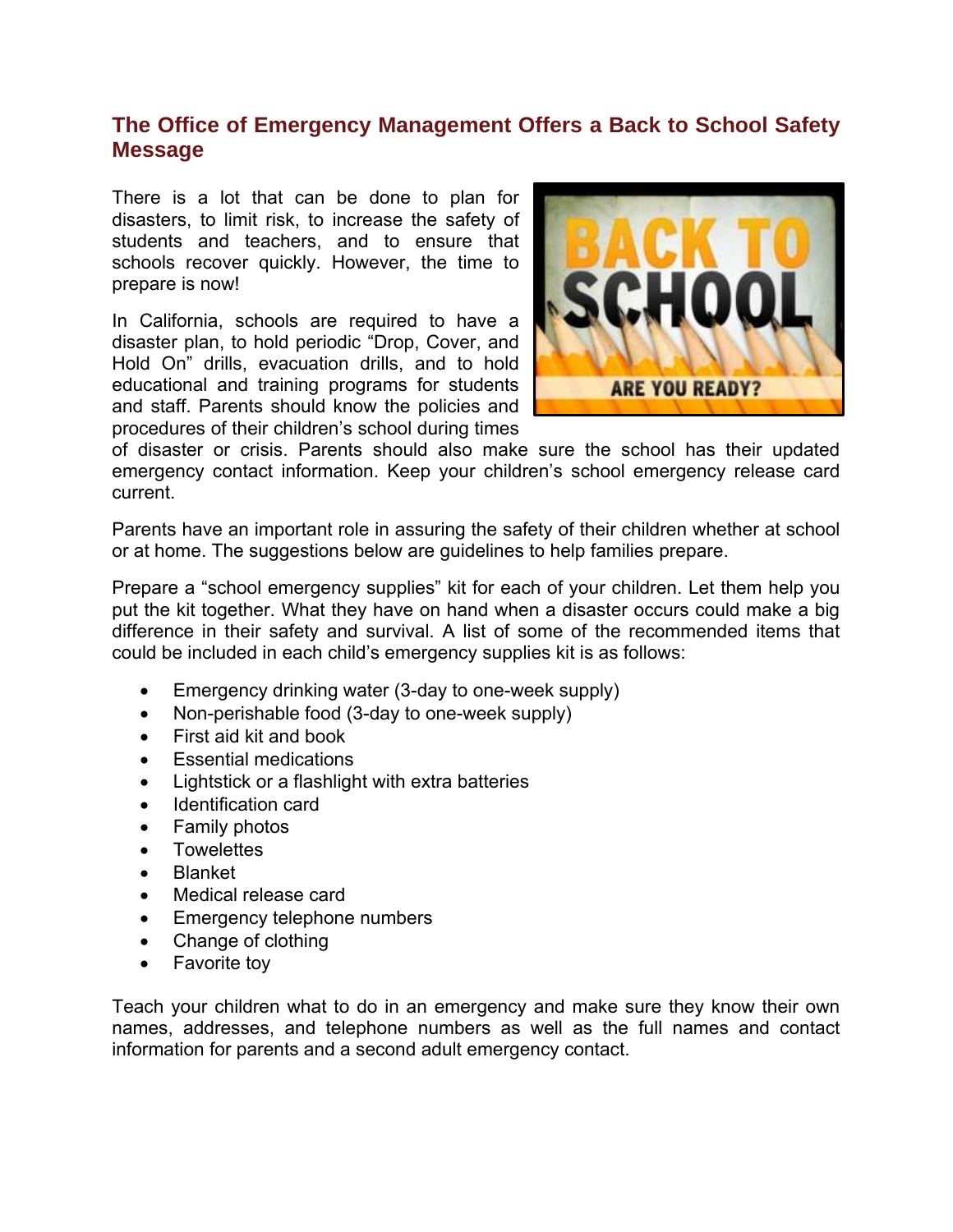Please visit [http://www.moreno-valley.ca.us/city\\_hall/departments/pub](http://www.moreno-valley.ca.us/city_hall/departments/pub-works/transport.shtml)[works/transport.shtml,](http://www.moreno-valley.ca.us/city_hall/departments/pub-works/transport.shtml) for information regarding Safe Routes to School.

### *For additional information, please contact the Office of Emergency Management at 951.413.3800.*

# **The Moreno Valley Fire Department Offers the Following Water Safety Information**



With the warm weather upon us, it is important to stay vigilant around children and adults alike while enjoying activities involving bathing and swimming at a pool, river, lake or beach. For children younger than five, drowning is a leading cause of injury, or lifelong disability and it is the leading cause of accidental death. As toddlers begin walking and exploring, statistics show an alarming rate of pool and other drowning's. The Moreno Valley Fire Department would

like to share the following tips to keep your children safe this summer:

- Constantly keep eyes on young children playing in or near any body of water, public pool, spa, or bathtub. A child can drown in the time it takes to answer a text message. Babies and toddlers have drowned in items as seemingly harmless as shallow buckets of water when left briefly unattended.
- Never leave a child alone near water while you answer the telephone or doorbell, attend to another child or turn to household chores, even for a few seconds.
- Fence your pool on all four sides with a barrier that is at least five feet high. Move lawn chairs, tables and other potential climbing aids away from the fence to help keep out children. Any gate or door leading to the pool area should be selfclosing and self-latching, opening outward, with the latch placed on the poolside and out of reach.
- Install panic alarms on all house doors and windows leading to the pool area, automatic sliding door closers and an automatic safety cover over the pool.
- Check swimming pools for new anti-entrapment grates on drain suction outlets required by new laws to prevent the physical entrapment of the bathers.
- Keep reaching and throwing aids, such as poles and life preservers, on both sides of the pool
- Swimming lessons do not ensure safety. A child who falls into water unexpectedly may panic and forget his or her swimming skills. Adults who serve as caretakers for children should know how to swim themselves, and also be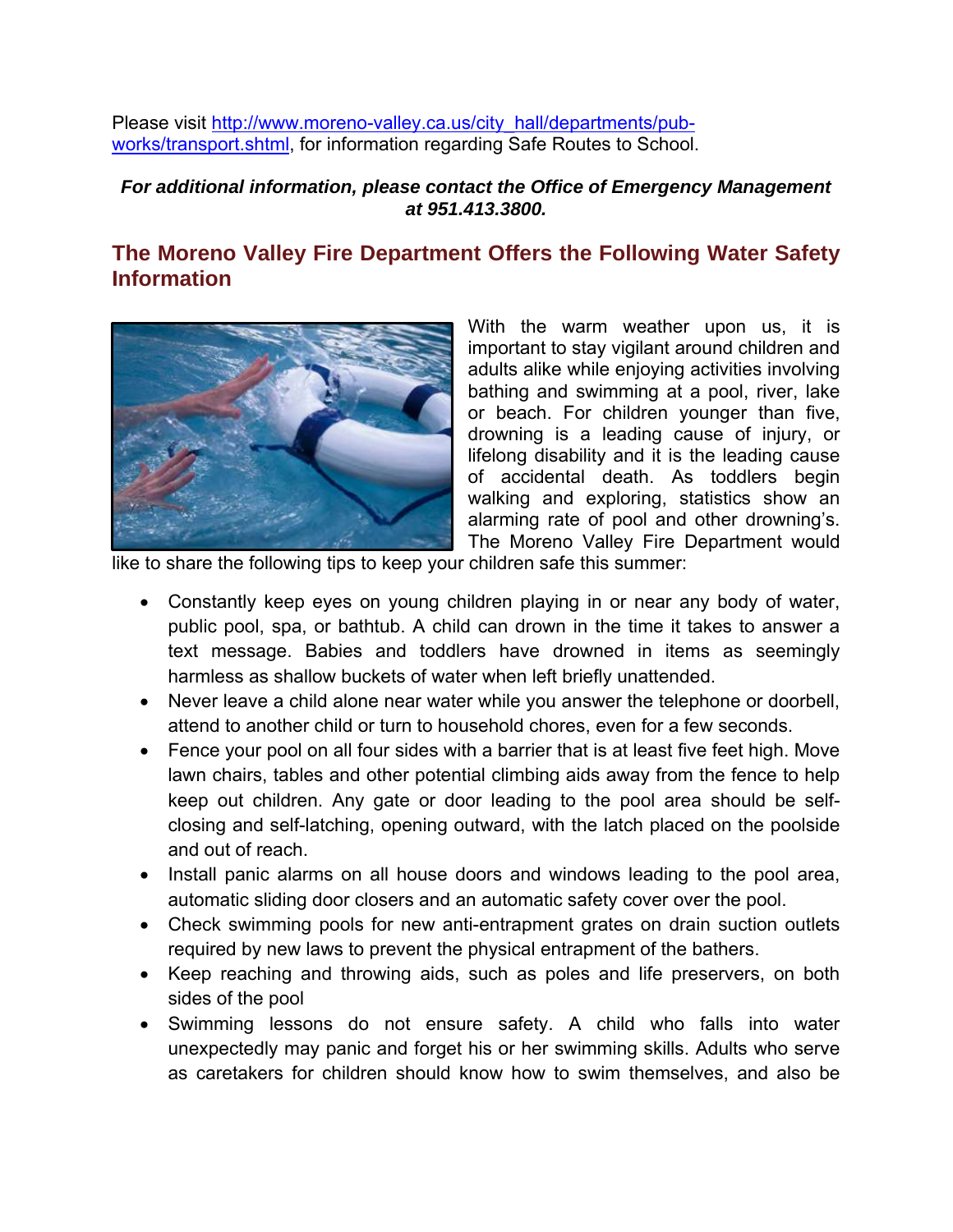certified to perform cardiopulmonary resuscitation (CPR) in an emergency. Immediate CPR could prevent death or brain damage.

We urge you to remind your families, friends, and neighbors to be aware of drowning risks and to prevent devastating water accidents. Have a safe and happy summer!

### **The Fire Prevention Bureau would like to offer the following Hazard Abatement Information**

Is your Property Protected Against Wildfire?

Fire season is upon us once again in Southern California. Each Spring, fire inspectors from the Moreno Valley Fire Prevention Bureau begin the annual Hazard Abatement Program in accordance with the City of Moreno Valley's Municipal Code nuisance ordinance. The objectives of this program are to:



- Reduce the risk of fire hazards on
- identified vacant parcels in Moreno Valley by abating overgrown weeds and vegetation.
- Identify vacant parcels that are in need of maintenance.
- Provide due process by giving property owners time to abate their property.
- Abate non-compliant properties after proper notification to property owners that abatement deadline has not been met.

Though this program focuses on vacant parcels and also requires the removal of junk, trash and debris, it is designed to protect the community. A few things that property and homeowners can do to minimize their risks to wildfires are:

- Remove flammable materials including firewood stacks, portable propane tanks, and dry vegetation within 30 feet of your home's foundation, garages and other buildings.
- Dry grass and shrubs are fuel for wildfire so keep your lawn hydrated and maintained. If it is brown, trim it to reduce fire intensity, and don't let debris and lawn cuttings linger. Dispose of these items quickly to reduce fuel for fire.
- Fire can spread to tree tops. If you have tall trees on your property, prune low hanging branches 6 to 10 feet from the ground and for smaller trees, prune low hanging branches no more than a third of the tree's height. Remove tall grasses, vines and shrubs from under trees.
- Clear needles, leaves and other debris from the roof, gutters, eaves, porches and decks. This prevents embers from igniting your home.
- To prevent ember penetration, replace or repair loose or missing roof shingles or tiles, and caulk any gaps or openings on roof edges.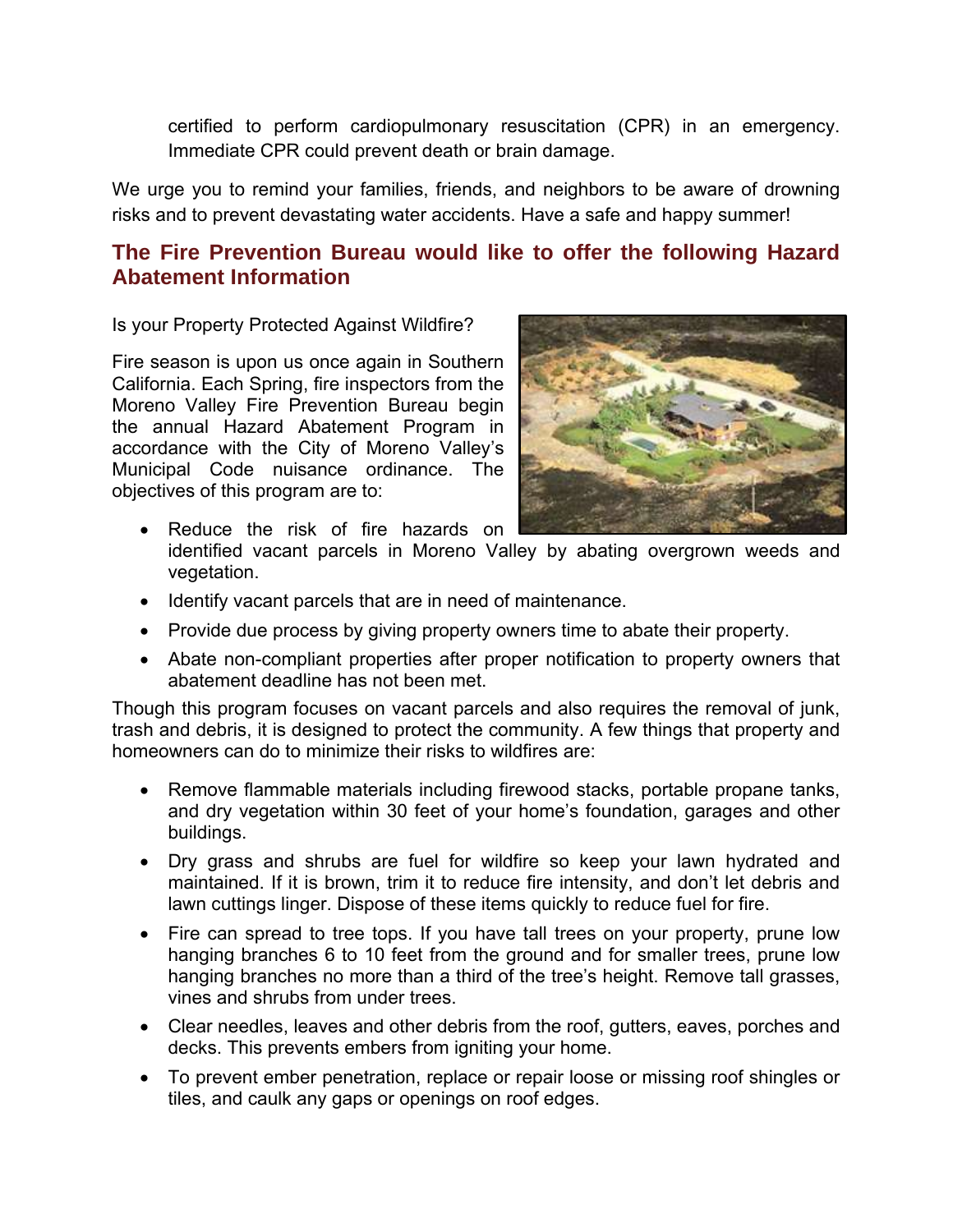- Cover exterior attic vents, and enclose under-eave and soffit vents with metal wire mesh no larger than 1/8 inch to prevent embers from entering the home.
- Remove stored items and clear out any dead vegetation from under your deck or porch and within 10 feet of the house.
- Replace mulch with hardscaping, including rock, gravel or stone. If it can catch fire, don't let it touch your house, deck or porch.

### *For more information, please call the Fire Prevention Bureau at 951.413.3370.*

## **The Office of Emergency Management Offers the Heat Safety Information**



As the temperatures begin to rise and we move closer to summer, the Office of Emergency Management would like to inform everyone that heat related illness and deaths are highly common and typically, preventable. People suffer heat-related illness when their bodies are unable to compensate and properly cool themselves. The body normally cools itself by sweating. But under some conditions,

sweating just isn't enough. In such cases, a person's body temperature rises rapidly. Very high body temperatures may damage the brain or other vital organs.

Since heat-related deaths are preventable, people need to be aware of who is at greatest risk and what actions can be taken to prevent a heat-related illness or death. The elderly, the very young, and people with mental illness and chronic diseases are at highest risk. However, even young and healthy individuals can succumb to heat if they participate in strenuous physical activities during hot weather. Air-conditioning is the number one protective factor against heat-related illness and death. If a home is not airconditioned, people can reduce their risk for heat-related illness by spending time in public facilities that are air-conditioned.

### *The best defense is prevention. Here are some prevention tips:*

•Drink more fluids (nonalcoholic) regardless of your activity level. Don't wait until you're thirsty to drink.

•Don't drink liquids that contain alcohol or large amounts of sugar–these actually cause you to lose more body fluid. Also, avoid very cold drinks, because they can cause stomach cramps.